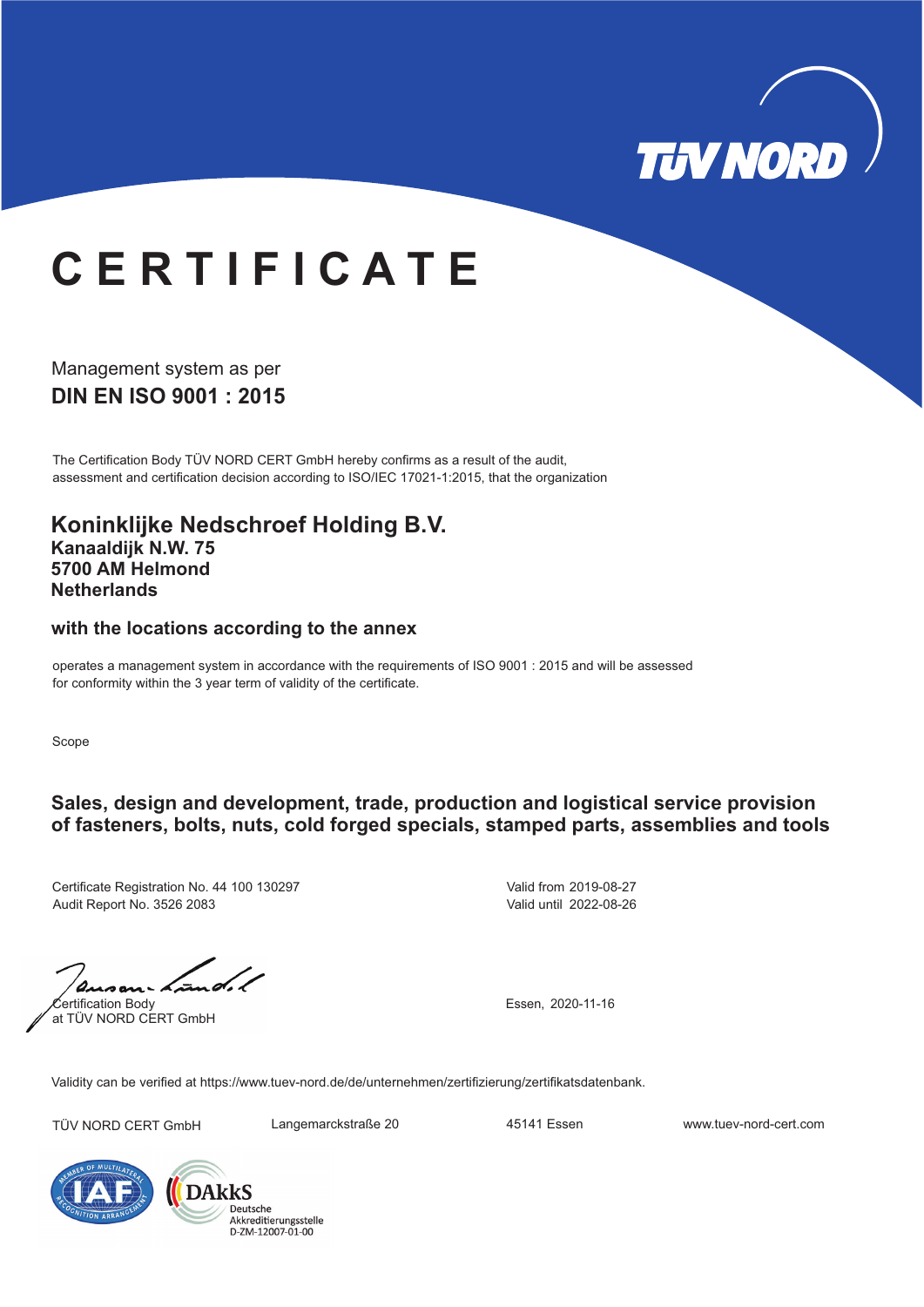

## **A N N E X**

**to Certificate Registration No. 44 100 130297 DIN EN ISO 9001 : 2015**

#### **Koninklijke Nedschroef Holding B.V.**

**Kanaaldijk N.W. 75 5700 AM Helmond Netherlands**

| <b>Certificate Registration No.</b> | Location                                                                                                                                                                                                                                 | Scope                                                                                                                                         |
|-------------------------------------|------------------------------------------------------------------------------------------------------------------------------------------------------------------------------------------------------------------------------------------|-----------------------------------------------------------------------------------------------------------------------------------------------|
| 44 100 130297-008                   | Nedschroef Fasteners GmbH<br>Westiger Straße 62<br>58762 Altena<br>Germany                                                                                                                                                               | Sales, trade and distribution of fasteners,<br>cold forged specials and assemblies within<br>the automotive and other industries              |
| 44 100 130297-010                   | SMF Tools B.V.<br>Kanaaldijk N.W. 73, P.O. Box 520<br>5707 LC Helmond<br><b>Netherlands</b>                                                                                                                                              | Production of complex carbide and<br>steel tools                                                                                              |
| 44 100 130297-011                   | Nedschroef Fasteners S.A.S.<br>Immeuble "Le Dynasteur",<br>6-8 Rue Andras Beck<br>92366 Meudon-la-Forêt cedex (Paris)<br>France<br>also on site<br>Warehouse and Laboratory<br>36 Avenue du 1er Mai<br>91120 Palaiseau<br>France         | Supply of technical fastening products<br>for the automotive industry;<br>Analysis and technical expertise of<br>screwed parts and assemblies |
| 44 100 130297-012                   | Nedschroef Fasteners Spain S.A.<br>Pol. Ind. Santa Ana<br>Calle de la Bujía, 2<br>28522 Rivas-Vaciamadrid<br>Madrid<br>Spain<br>also on site<br>Warehouse<br>Pol. Ind. Tarazona<br>C/La Rioja-P-129<br>50500 Tarazona, Zaragoza<br>Spain | Sales, trade and distribution of fasteners,<br>cold forged specials and assemblies within<br>the automotive and other industries              |

TÜV NORD CERT GmbH Langemarckstraße 20 45141 Essen www.tuev-nord-cert.com





Page 1 of 2